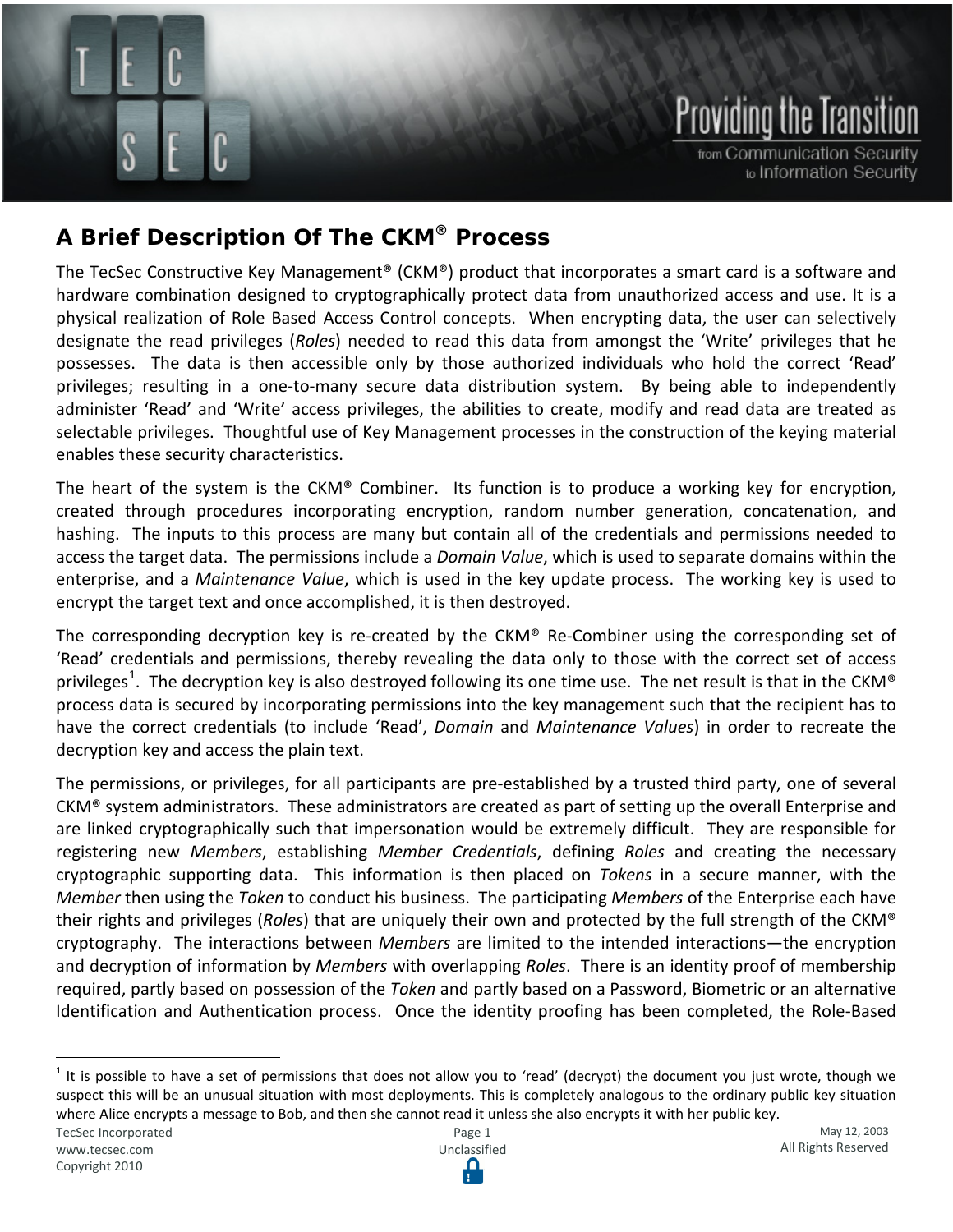Access control defines a *Member's Role* (a cryptographic entity) within an organization or Enterprise, and the rights associated with that *Role*. The rules that control each *Member's* allowed actions, 'Read' (decryption) or 'Write' (encryption) or both, are also activated by successful *Member* identification. In particular this gives a *Member* his ability to read, create or modify documents in areas in which he has a *Role*.

#### **SMART CARD "SILO" SECURITY**

In the CKM® system, TecSec's hybrid enhanced Java Smart card is used in a multi-application configuration, Java Card System Standard [2](#page-1-0).2<sup>2</sup> is assumed for this discussion. One smart card is able to contain many *Tokens* within its boundaries, thereby allowing the *Member*-owner to have many *Roles*, each isolated from the others by a combination of the CKM administration, the OS and hardware features of the card itself. A CKM Enabled® Silo then is a conceptualization of each independent *Token*, one of many, each with their own security protection. Applications could be as varied as allowing a *Member* with one card to have access to many compartments in a classified community, or, in a commercial environment, having several charge card images on the smart card or (stretching it a bit) a combination of the two.

While this CKM Enabled<sup>®</sup> Silo concept is unique to TecSec, all aspects of security are very important when it comes to the feasibility of a multi-application card. If multiple vendors each have their proprietary applications on a card, for example, they are going to want to know there will be no leakage of their secrets to a competitor. For security applications, it is essential that privileges allotted to one *Token* do not also apply to other segments of the card. CKM Enabled® Silos offer users both access control and confidentiality for each of the separate applications on the Smart card. For the Silo structure to be trusted, the security has to be implemented in a thoroughly high-assurance manner. All aspects of the system need to be considered, the CKM® administration and security as well as the overlapping security attributes of the card itself. CKM® administrative features that lend assurance to the Silo concept begin with the establishment of the Enterprise. The Enterprise, Domain and Organizational Units form the basic administration functions. All *Rights* (the ability to create another administrative element), *Roles* and security emanate from these basic functions. The creation of the Enterprise and its subordinate structure is accomplished under a rigid flow-down security scenario involving centralized management with audits monitoring actions of the participants. One of the critical parts of this is the granting of *Rights* to create new administrative elements. These can only be granted to a *Member* in good standing, thereby making him part of the administration and preserving the integrity of the management structure.

This process proceeds downward to the enrollment of the *Members* and assignment of *Roles* to each. The *Token* that is then issued represents the *Member's Permissions* or *Credentials* within any one *Role* that he may have. If the *Member* has multiple *Roles*, they have multiple *Tokens* within a single smartcard. The mechanics of the process result in their ability to encrypt and decrypt data according to the 'Read/Write' privileges established within their *Role*. All *Members* with the same *Roles* have the ability to access the same information. Changes to these *Roles* and/or *Tokens* are managed by the centralized Enterprise administration.

The significance of this process is that it provides centralized change administration but distributed control over the actions of each *Member* i.e., to 'Read' and/or 'Write' documents. This is instantiated in the Silo concept to provide total isolation between the Silo elements and high assurance that the system administration will not subvert the basic Silo security structure.

Specific security features that guarantee the integrity of the administrative process include:

<span id="page-1-0"></span><sup>&</sup>lt;sup>2</sup> See Java Card Application Programming Interface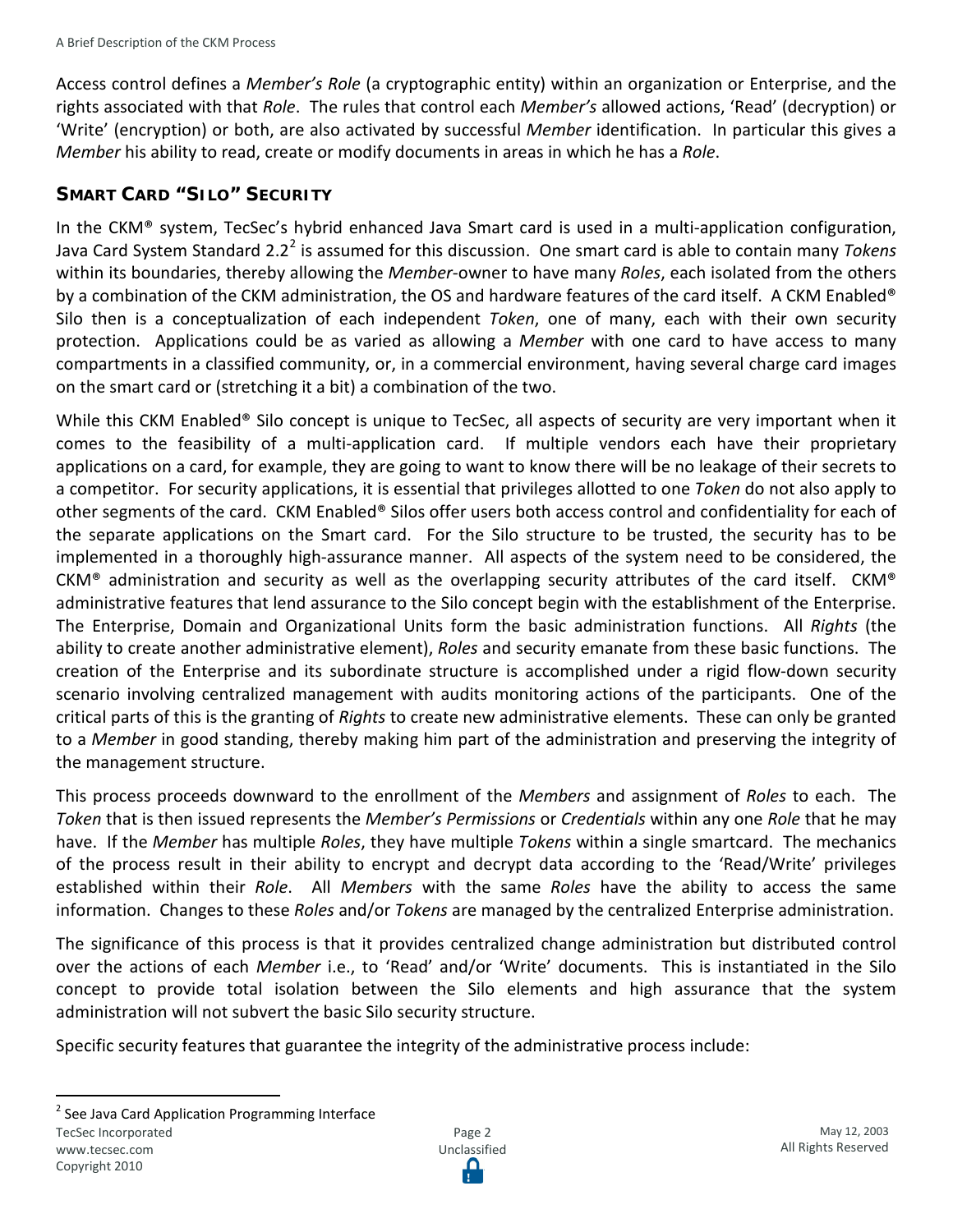- 1. All administrators are identified and authenticated by certificates issued by an Enterprise Certificate Authority and a Public Key Infrastructure process protected by a secured management database.
- 2. Only *Members* in good standing can become new administrators.
- 3. Information about the *Rights* of each administrator is securely contained within the Enterprise management database. Also, if necessary, these *Rights* can be revoked within this database, thereby not requiring a *Token Update* or the permission of the administrator *Token* holder.
- 4. *Rights* to create new administrators are granted to each administrator only by his "supervisor," providing an assurance thread back to the single, top Enterprise administrator.
- 5. In updating *Tokens*, identification and authentication of the administrator to the *Member Token* is accomplished through a Rivest, Shamir and Adleman (RSA) process as well as a hash that avoids substitution attacks and "phishing expeditions," since errors will negate the current *Token* operation.
- 6. The downloading of new *Token* information to a *Member* is assured by using a CKM® process. This is essential to the secure isolation of the elements of the Silos.

The security features that guarantee isolation of a *Token* within its Silos from outside influences are:

- 1. *Token* access is restricted to those that can demonstrate an authenticated user *Role*.
- 2. Policies associated with *Credential*, *Domain* and *Maintenance* level expiration times are continuously checked with operations disabled in the event of violations.
- [3](#page-2-0). Self Protection<sup>3</sup> ensures that the *Token* is not modified by any means other than the processes provided by CKM® and the Smart card. This is mechanized by the TecSec Smart card Applet, the Java Card Operating System and the underlying Java Card hardware design. It involves the principles of Non-Bypassibility (no interaction between non-security-relevant interfaces and security functionality) and Non-Interference (Users are not able to modify the TecSec Smart card Applet or add additional applets to the Smart card).
- 4. The TecSec Smart card Applet performs authentication and stores current access rights on the *Token*. Its actions, in conjunction with the Java Card<sup>[4](#page-2-1)</sup>, security provide the essential protection to the CKM® concept when applied to the multi-application smart card. The specific Applet functions that support both the card administration and CKM® combiner are:
	- 1) Key management, allowing generation of public/private RSA and Digital Signature Algorithm (DSA) key pairs, creating new key objects.
	- 2) Data signing, allowing for a means to sign data using RSA or DSA.
	- 3) Session key unwrapping, allowing for a means of decrypting single-part encrypted data using RSA.
	- 4) CKM® key derivation, allowing for a means of using pre-initiated *CKM® Domain* and *Credential*  objects to derive a key.
	- 5) Key and data storage. The logical view of a *Token* is a device that stores objects and can perform cryptographic functions.
- 5. The TecSec Smart card Applet relies on functionality provided by the OS of the Smart card to:
	- 1) Protect the TecSec Smart card Applet itself from modification or deletion.
	- 2) Introduce application applets to the *Token*.

TecSec Incorporated [www.tecsec.com](http://www.tecsec.com/)

<span id="page-2-1"></span><span id="page-2-0"></span>

 $3$  See CKM Run Time Environment<br> $4$  See Java Card Application Programming Interface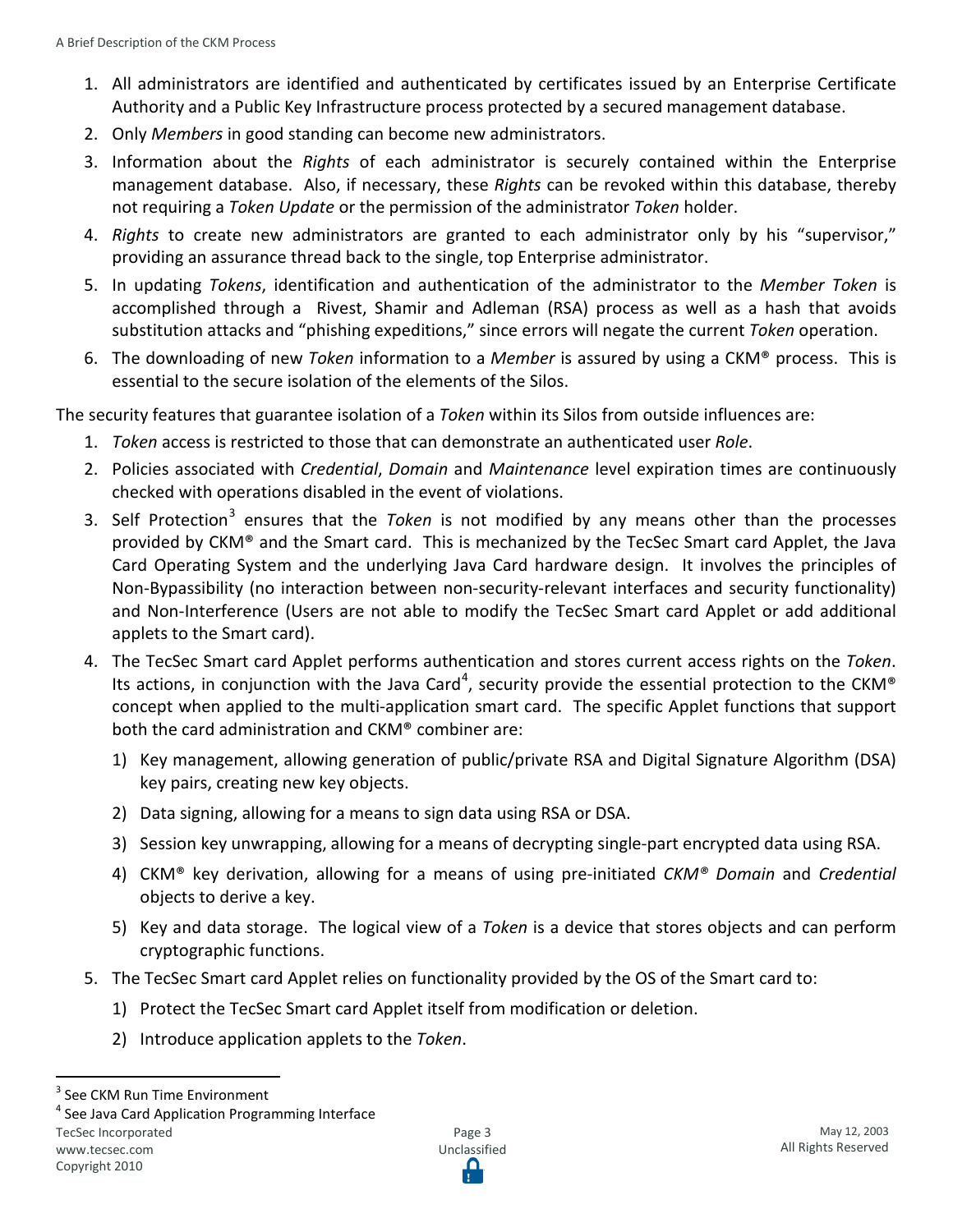- 3) Check application applets for prior registration.
- 4) Limit the number of running applets to one (any applet by any vendor). This provides a single threaded system, thereby allowing no information bleeding between applets.
- 5) Isolate the memory space by assignment such that only one applet can access that memory.
- 6) Not allow Non-Volatile memory assigned to any applet to be reassigned.
- 7) Not allow any assigned memory to be read by card edge commands except through the controlling applet.
- 8) Ensure that most tampering events will be detected by the Hardware OS and will render the device non-operational.

This elaborate combination of tight security administration, combined hardware and software Silo isolation and fail-safe mechanisms will provide high levels of assurance, security and operational viability to the Silo concept as applied to multi-application smart cards.

#### **FILE CLUSTERING CONSIDERATIONS**

The CKM® system is a data protection mechanism in which information in the system is available to all Members at anytime but only those with the correct privileges are allowed access to their intended segments. Documents in their uniquely encrypted form can be available to all while pre-established *Roles* determine access to the plain text. These characteristics open up several applications for use that might not be as easily accommodated by more traditional systems. Among these are Analyst Data Sharing systems and Multi-Level Security (MLS) Data Distribution systems.

### **ANALYST DATA SHARING EMPLOYING CKM® TECHNOLOGY**

In an Analyst Data Sharing system, there are multiple people involved, each with different tasks to perform. For example, there can be different collectors of information on a single subject, with each having their own area of expertise and each having *CKM® Tokens* defining their 'Write' privileges for a common document on this subject. A second group of *Members* would be analysts who could both 'Read' the multiple contributions and 'Write' their analyses and conclusions as to the meaning of the assembled information, i.e., generate the reports. Finally there are the policy makers or consumers of the reports who have *Read Credentials* only. Since the *Members* involved in this workflow will have many different privileges there may be occasional conflicts. For example, an analyst might not have all the *Credentials* needed to perform an analysis of a particular subject. Distribution of reports can also create problems in that all potential consumers may not have the *Credentials* needed for access to a final report. In the Homeland Security environment, for example, the flow of information from the collection at the front end of the intelligence world to the local law enforcement and first responder consumer are a prime example of this dilemma.

To resolve these problems, policy would need to be adjusted on a dynamic basis. The policy adjustments would have to be addressed by the information system managers, but the use of CKM® could ensure the security of the process. This information distribution would require other participants that we might call "Reviewers," -- *Members* that have the authority to sanitize and release selected information to analysts and consumers needing access but not holding the correct privileges. For these Reviewers to operate effectively, they may need the ability to grant temporary access under controlled conditions. This could involve a *Credential* request approval of a *Domain Authority* (DA) to issue a *Member* a *Credential* with limited rights to view only selected information, perhaps for only limited amounts of time. Both the policy adjustments and